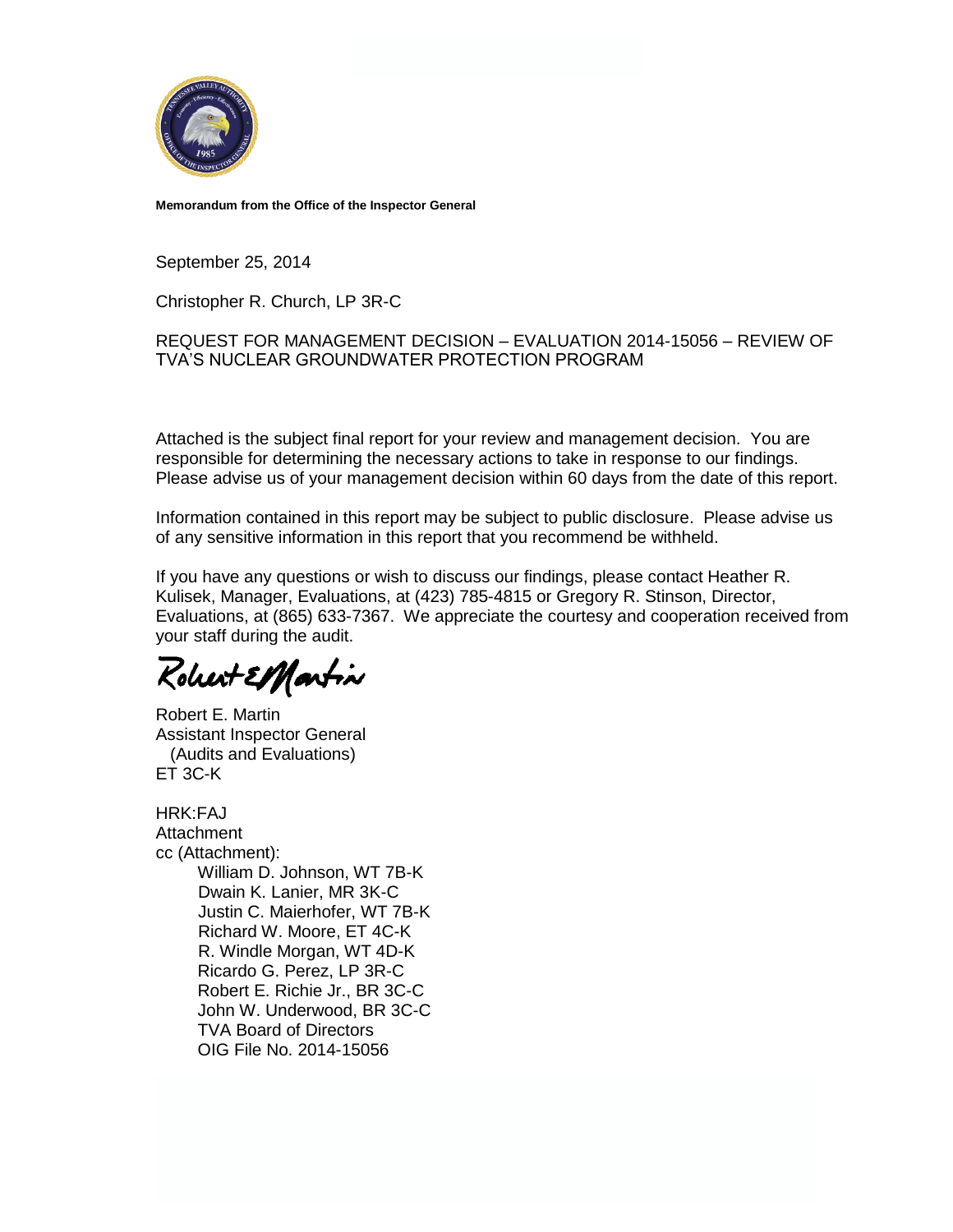

Office of the Inspector General

*Evaluation Report*

To the Vice President, Operations Support

# **REVIEW OF TVA'S NUCLEAR GROUNDWATER PROTECTION PROGRAM**

Audit Team Heather R. Kulisek Meghan H. Petty

Evaluation 2014-15056 September 25, 2014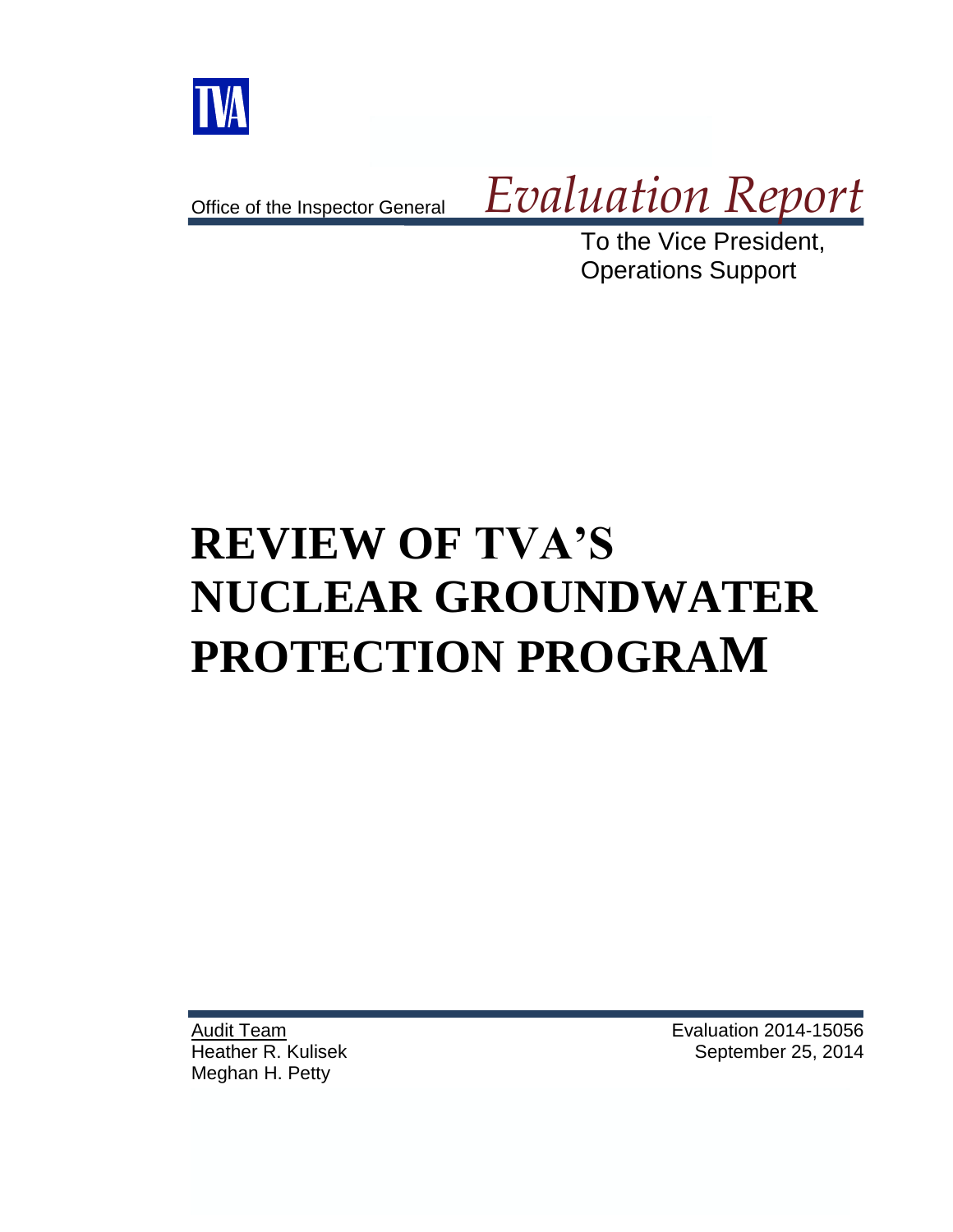# **ABBREVIATIONS**

| <b>ANI</b>  | American Nuclear Insurers                     |
|-------------|-----------------------------------------------|
| <b>CY</b>   | <b>Calendar Year</b>                          |
| <b>EPA</b>  | <b>Environmental Protection Agency</b>        |
| <b>EPRI</b> | Electric Power Research Institute             |
| <b>GPI</b>  | <b>Groundwater Protection Initiative</b>      |
| <b>GWPP</b> | Groundwater Protection Program                |
| <b>NEI</b>  | Nuclear Energy Institute                      |
| <b>NPG</b>  | <b>Nuclear Power Group</b>                    |
| <b>NRC</b>  | <b>Nuclear Regulatory Commission</b>          |
| <b>OIG</b>  | Office of the Inspector General               |
| <b>PER</b>  | <b>Problem Evaluation Report</b>              |
| <b>REMP</b> | Radiological Environmental Monitoring Program |
| <b>SPP</b>  | <b>Standard Programs and Processes</b>        |
| <b>TVA</b>  | <b>Tennessee Valley Authority</b>             |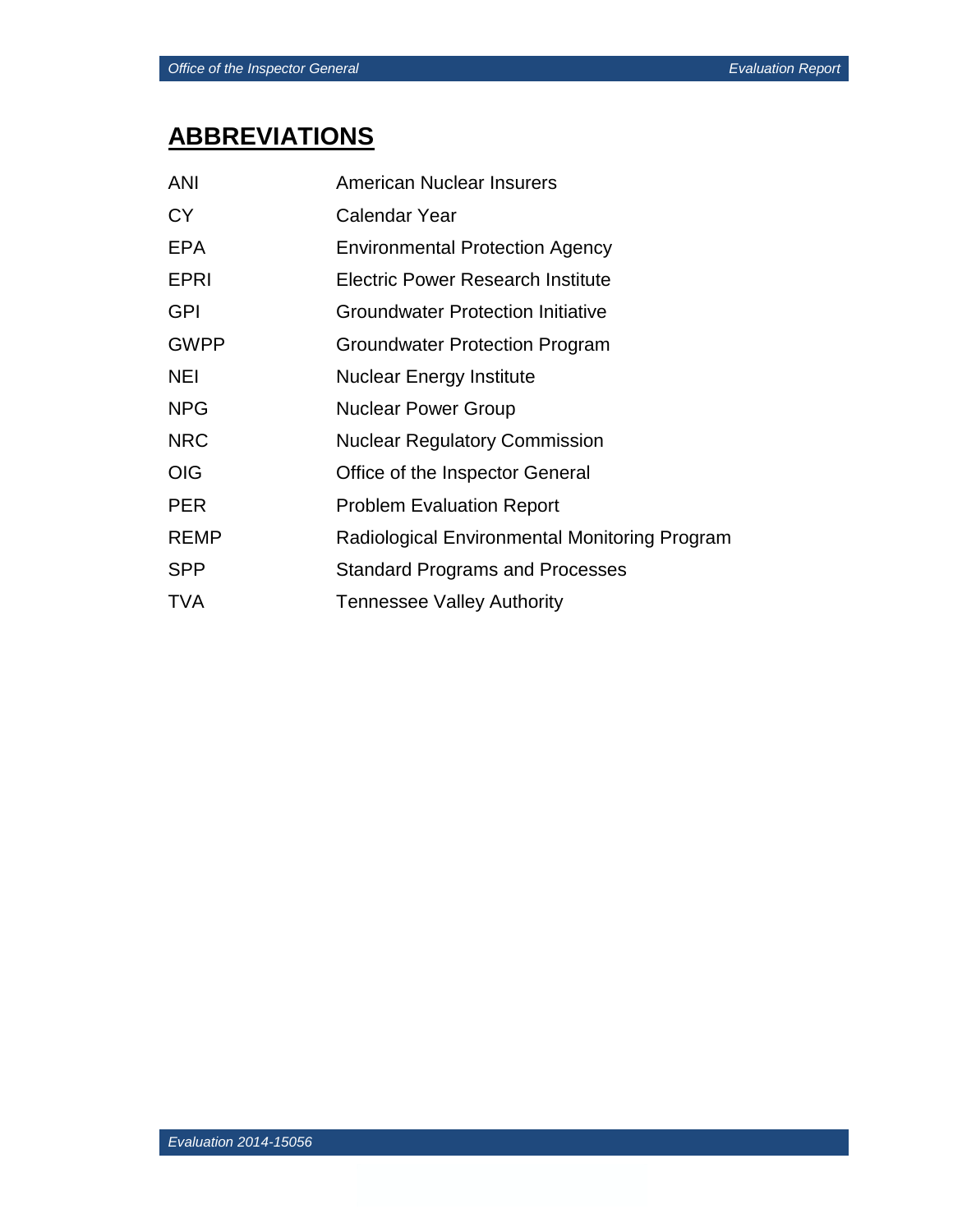# **TABLE OF CONTENTS**

| WHILE THE NUCLEAR POWER GROUP PERFORMED REQUIRED<br>REPORTING, WE COULD NOT VERIFY ALL THE MONITORING |
|-------------------------------------------------------------------------------------------------------|
| NUCLEAR POWER GROUP'S GROUNDWATER PROTECTION<br>PROGRAM TOOK CORRECTIVE ACTION FOR LEAKS AND SPILLS 4 |
| NUCLEAR POWER GROUP'S GROUNDWATER PROTECTION<br>PROGRAM HAS OUTSTANDING PROGRAMMATIC WEAKNESSES 5     |
| NUCLEAR POWER GROUP OMITTED AND DOWNGRADED<br>FINDINGS FROM THE ELECTRIC POWER RESEARCH INSTITUTE     |
| THERE IS NO FORMAL PROCESS FOR MONITORING ACTION                                                      |
|                                                                                                       |

## **APPENDIX A**

**APPENDIX B**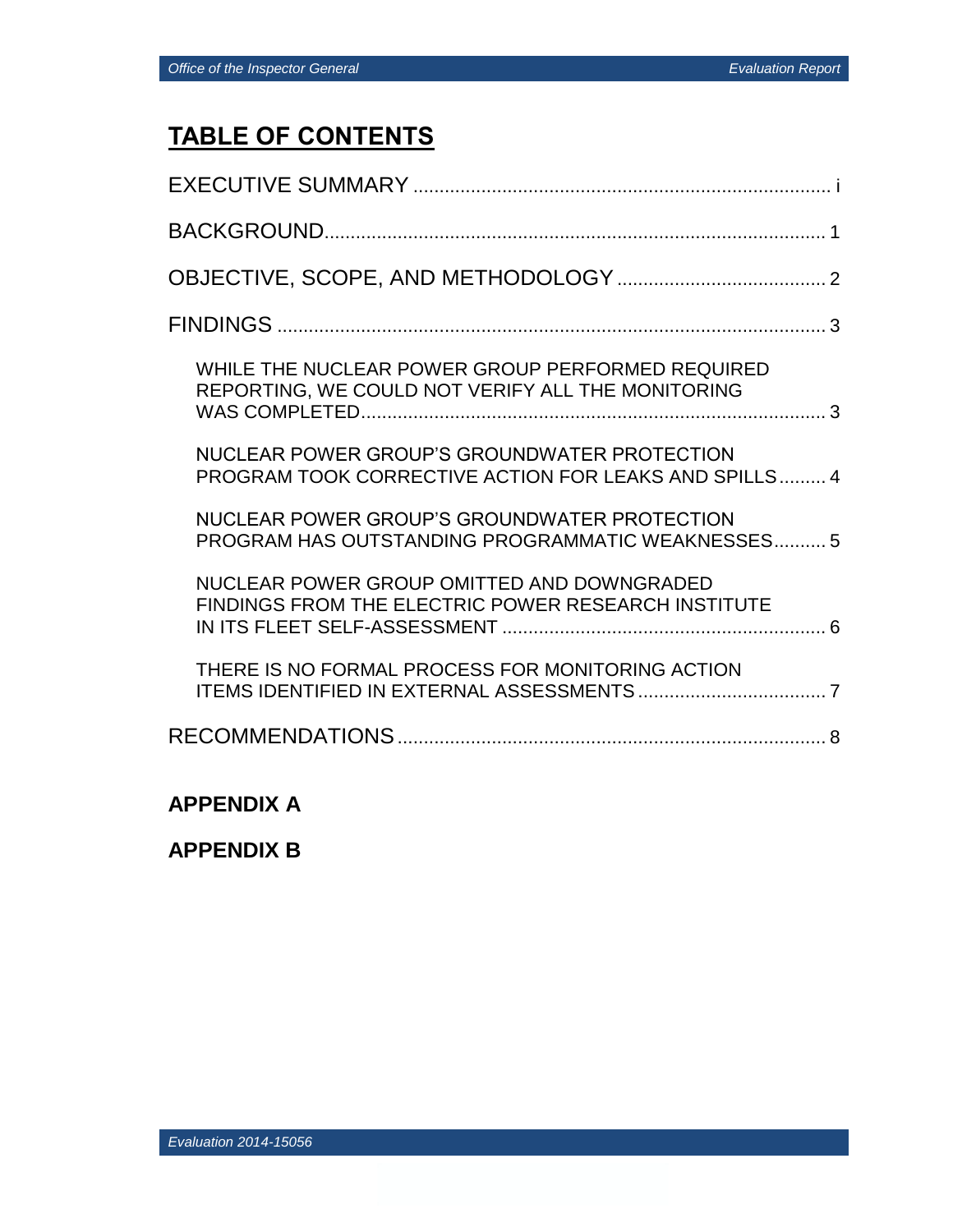

# **Evaluation 2014-15056 – Review of TVA's Nuclear Groundwater Protection Program**

# **EXECUTIVE SUMMARY**

## **Why the OIG Did This Evaluation**

Based on the findings of our previous review, 2009-12991–TVA's Groundwater Monitoring at Coal Combustion Products Disposal Areas, we evaluated the Tennessee Valley Authority's (TVA) Nuclear Power Group (NPG) Groundwater Protection Program (GWPP). Groundwater contamination can result from routine nuclear plant activities such as wet storage of spent fuel, leaks from liquid waste pipelines and tanks, and leaks of contaminated cooling water. NPG's GWPP was designed to prevent, detect, and mitigate impacts associated with potential subsurface and/or groundwater contamination. The objectives of our review were to determine if NPG's GWPP (1) performed required monitoring and reporting and (2) completed required corrective actions based on monitoring results.

## **What the OIG Found**

While NPG's GWPP performed required reporting, we could not verify the monitoring requirements in TVA's NPG Standard Programs and Processes were followed. Our review also found corrective actions were taken to address the leaks and spills at TVA's nuclear plants reported to the NRC for the time frame of our review. However, we found opportunities for programmatic improvements. There were instances where programmatic weaknesses were identified several times over the last 5 years and were not remedied. External assessments also noted deficiencies in the program that were downgraded or excluded when NPG performed its fleet self-assessment. In addition, there is not a formal process in place to ensure recommendations and/or action items made by external consultants are addressed.

## **What the OIG Recommends**

We recommend the Vice President, Functional Area and Outage Governance:

- Develop and implement a process that includes:
	- 1. Appropriately classifying and addressing recommendations and/or action items identified in external assessments.
	- 2. Requiring documentation of deviations from recommendations to correct deficiencies identified by external assessments.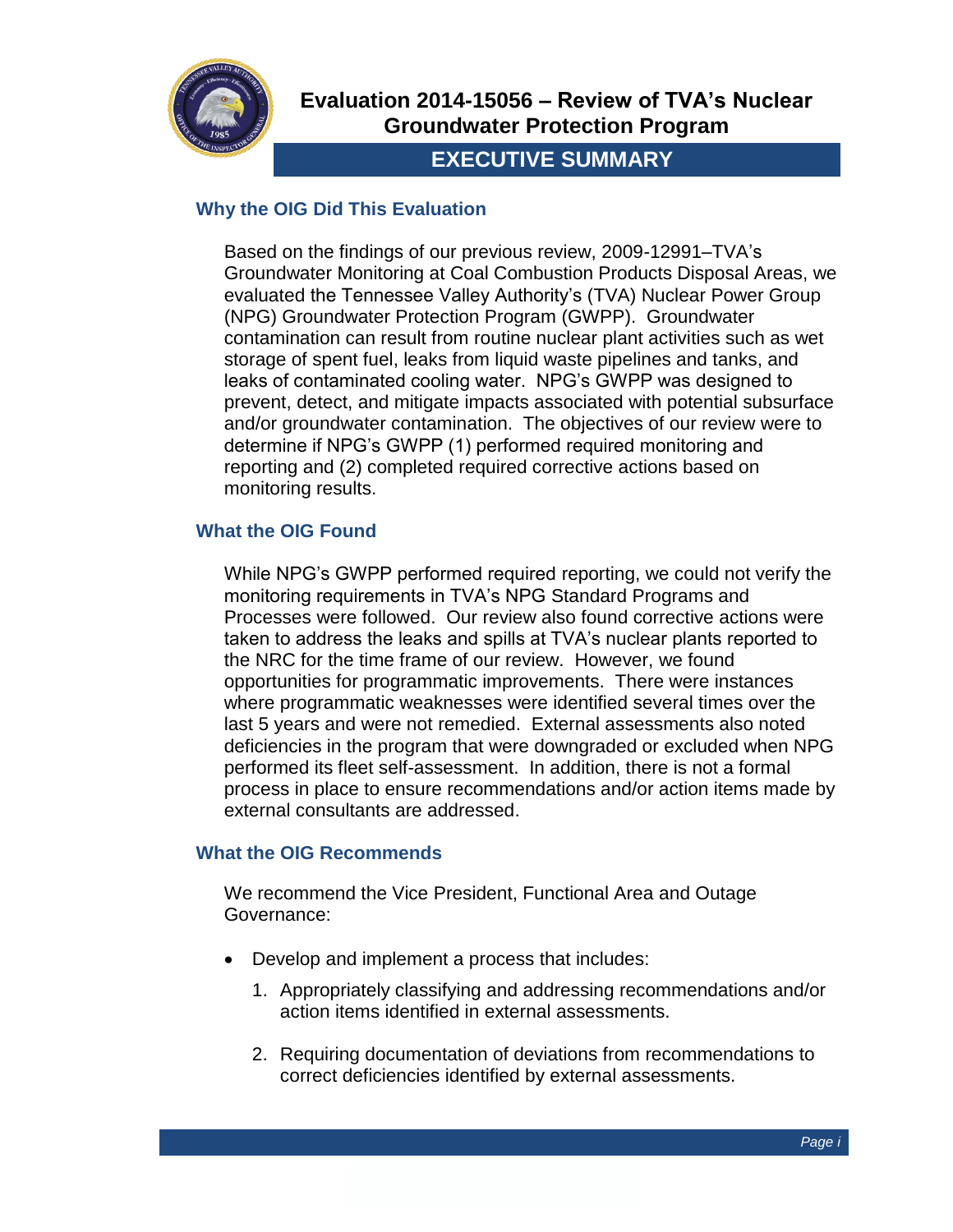

# **EXECUTIVE SUMMARY**

- 3. Capturing outstanding site and fleet deficiencies within periodic fleet self-assessments.
- Require sites to revisit outstanding programmatic weaknesses to develop a remediation plan and establish a time frame for completion; if no action is planned, document the reasons.
- Incorporate the Senior Manager, Chemistry Oversight, in the remediation efforts for deficiencies identified by external consultants and industry groups to ensure issues are appropriately addressed, lessons learned and best practices are shared among NPG sites, and implemented at a fleet level when needed.

## **TVA Management's Comments**

TVA management agreed with the findings and recommendations and provided various contextual and clarifying comments, which we evaluated and incorporated into the final report as appropriate.

#### **Auditor's Response**

The OIG (Office of the Inspector General) concurs with TVA management's response.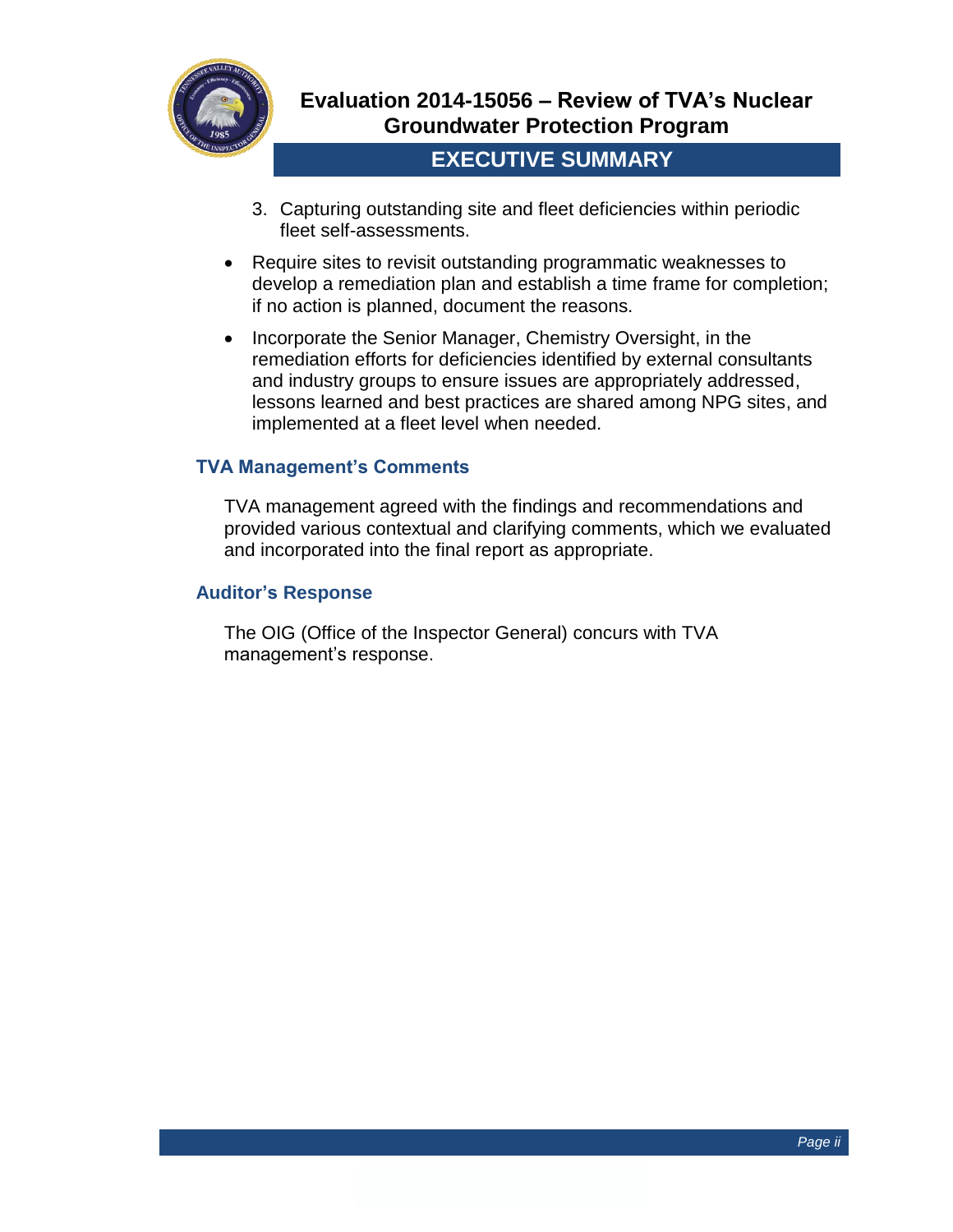# **BACKGROUND**

Groundwater contamination can result from routine nuclear plant activities such as wet storage of spent fuel, leaks from liquid waste pipelines and tanks, and leaks of contaminated cooling water. Radionuclides<sup>1</sup> of concern for groundwater impacts are typically Strontium 89/90, Cobalt 60, Radiocaesium, and Tritium. After a radioactive spill or leak, Tritium is generally the first radionuclide to be identified in groundwater because Tritium is chemically bound and travels with water.

The Safe Drinking Water Act, administered by the United States Environmental Protection Agency (EPA), sets limits to public exposure to contaminants in drinking water. EPA regulations establish maximum permissible levels of contaminants in water delivered by a public water system. According to the Nuclear Regulatory Commission (NRC), while leaks and spills involving Tritium have occurred at many commercial power reactors in the United States, no drinking water supply has exceeded the allowable level for Tritium specified in EPA's Safe Drinking Water Act.

Nuclear plants are required by the NRC operating licenses to implement a program for controlling and monitoring the potential impact of radioactive  $\text{eff}$  central on the environment through the radiological environmental monitoring program (REMP). REMP requires sampling of environmental pathways including waterborne pathways at required intervals and annual reporting.<sup>3</sup> Reporting levels for radioactivity concentrations in environmental samples are specified in REMP and include reporting levels for Tritium in water consistent with the EPA maximum permissible levels. If the reporting levels specified in REMP are exceeded, the licensee is required to prepare and submit a report to the NRC that identifies the problem and defines its corrective actions.

In response to groundwater contamination events and public concern for such events, United States commercial nuclear power plants signed a voluntary agreement in 2006 to adhere to higher standards for groundwater monitoring than NRC regulations require. The Nuclear Energy Institute (NEI) collaborated with nuclear industry professionals to develop the Groundwater Protection Initiative (GPI), NEI 07-07. According to NEI, GPI helps licensees to improve the (1) management of situations involving inadvertent radiological releases that get into groundwater and (2) communication with external stakeholders to enhance

 $\overline{a}$ 

Radionuclides are atoms with unstable nuclei that emit gamma rays and/or subatomic particles such as alpha or beta particles when they decay. These emissions constitute radiation and can pose a danger to health. Radionuclides occur naturally and can be artificially produced.

 $2^2$  Radioactive materials are produced during normal reactor operations and released into the environment in liquid and gas forms (effluents). Nuclear plants are required to design equipment to keep levels of radioactive materials released as low as reasonably achievable and to monitor the amount of effluents released.

<sup>3</sup> Each site submits Annual Radiological Environmental Operating Reports and Annual Radioactive Effluent Release Reports to the NRC to summarize REMP program activities, provide results from monitoring samples, and document deviations from planned effluent releases to the environment.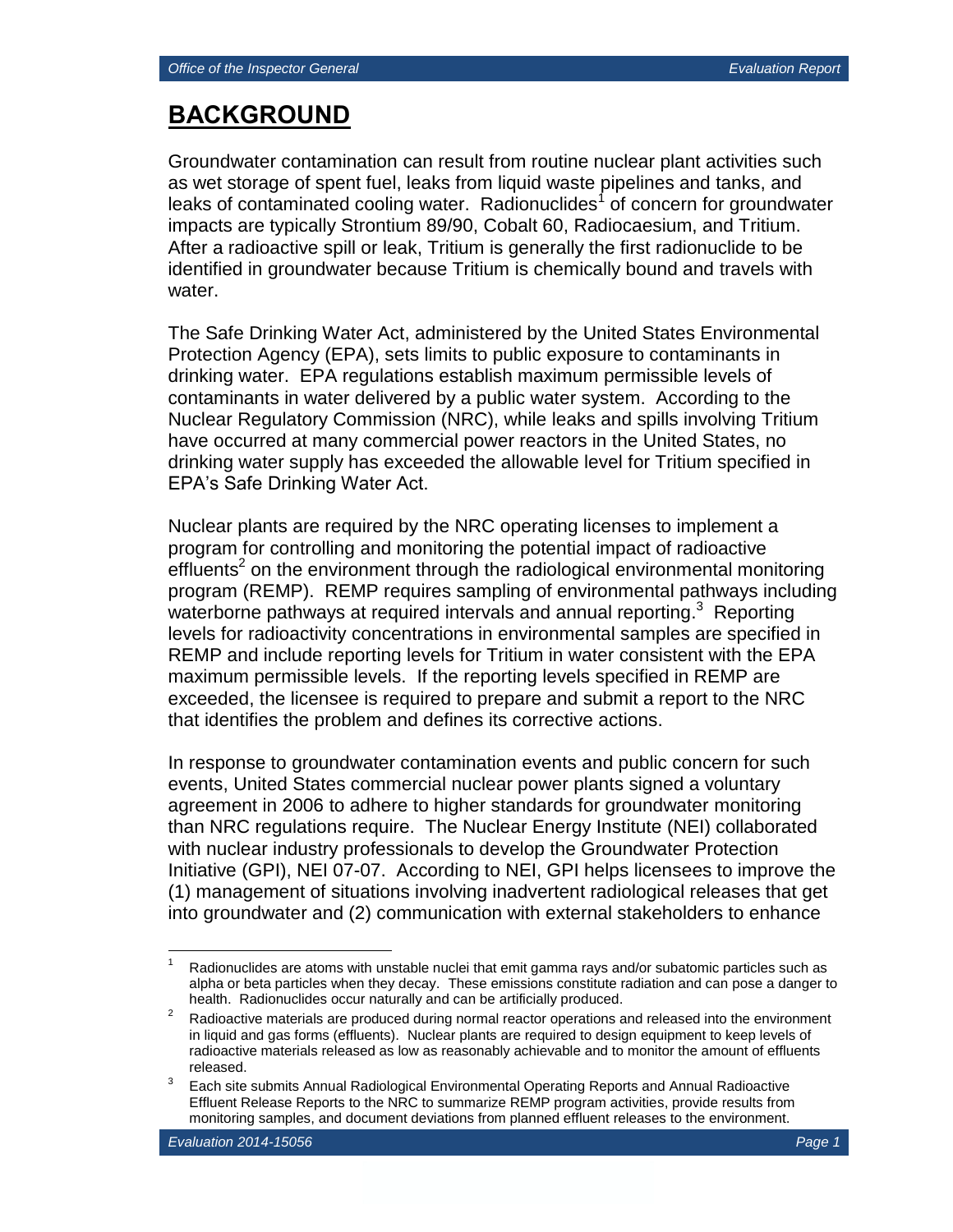trust and confidence on the part of local communities, states, the NRC, and the public in the nuclear industry's commitment to a high standard of public radiation safety and protection of the environment. The GPI also requires plants to set time frames for risk assessments, hydrology reviews, and well monitoring reviews.

The Tennessee Valley Authority's (TVA) NPG Standard Programs and Processes (SPP) define the essential elements of the Groundwater Protection Program (GWPP) in NPG-SPP-05.15, Fleet Groundwater Protection Program. The manner in which to address and informally communicate radioactive spill and leak events to outside agencies is described in NPG-SPP-05.14, Guide for Communicating Inadvertent Radiological Spills/Leaks to Outside Agencies. The primary elements of the GWPP are prevention, early detection, and mitigation of impacts associated with potential subsurface and/or groundwater contamination. Unmonitored spills or leaks from a source containing radioactive materials that exceed 100 gallons (or are likely to exceed 100 gallons) and have the potential to enter groundwater, or a confirmed result of an off-site groundwater or surface water sample that exceeds reporting levels as part of the REMP program, are required to be reported using this procedure.

# **OBJECTIVE, SCOPE, AND METHODOLOGY**

Based on the findings of our previous review, 2009-12991 – TVA's Groundwater Monitoring at Coal Combustion Products Disposal Areas,<sup>4</sup> we evaluated the Nuclear Power Group's (NPG) GWPP. The objectives of our review were to determine if NPG's GWPP (1) performed required monitoring and reporting, and (2) completed required corrective actions based on monitoring results. The scope of our review for groundwater monitoring results included Calendar Year (CY) 2012 and CY2013. Due to the infrequency of events, the scope was expanded to include CY2009 through CY2013 for corrective actions related to spills and leaks and our review of industry assessments.

To achieve our objectives, we interviewed key TVA personnel for groundwater monitoring at TVA corporate and nuclear sites to:

- Determine TVA's processes and procedures for monitoring groundwater.
- Clarify details related to the fleet self-assessment completed by TVA's NPG.
- Identify opportunities for program improvement.

 $\overline{a}$ 4 The objectives of this review were to determine whether TVA has (1) performed groundwater monitoring as prescribed by the permits and (2) found levels of constituents monitored that exceeded regulatory limits and, if so, implemented any required corrective actions. During our review, we found that in some instances, TVA was not performing monitoring as prescribed by the permits. Additionally, exceedances were found at eight of the nine fossil plants where monitoring is being conducted. TVA has two plants in Tennessee (Cumberland and Gallatin Fossil Plants) that have constituents that exceeded health-based limits and are working through the corrective action process described in Tennessee Rule 1200-1-7.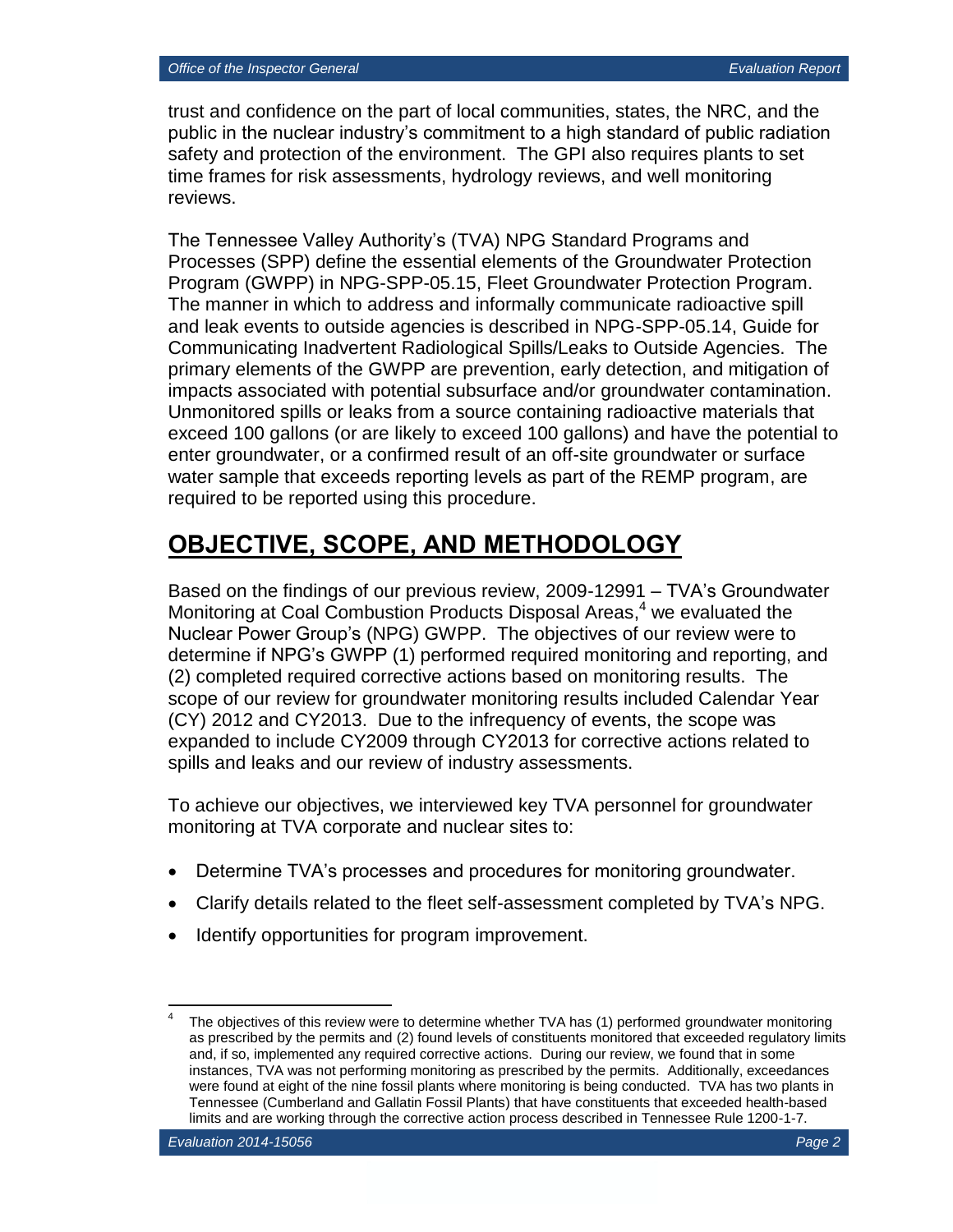In addition, we reviewed:

- Regulations, industry guidance, and SPPs to determine monitoring and reporting requirements.
- Well testing results for the most recent 2 years to determine whether required monitoring was performed as required.
- Decommissioning files and annual reports submitted to the NRC to identify spills and leaks occurring within the past 5 years.
- Problem Evaluation Reports (PERs) related to spills and leaks to determine whether required corrective actions were completed.
- 2013 Groundwater Fleet Self-Assessment to identify planned improvements.
- Prior assessments of groundwater protection by American Nuclear Insurers (ANI), Electric Power Research Institute (EPRI), NEI, and external consultants to determine if recommendations and/or action items were addressed.

This review was performed in accordance with the Council of the Inspectors General for Integrity and Efficiency's *Quality Standards for Inspection and Evaluation*.

# **FINDINGS**

While NPG's GWPP performed required reporting, we could not verify all the monitoring requirements in TVA's NPG SPPs were followed. Our review also found corrective actions were taken to address the leaks and spills at TVA's nuclear plants reported to the NRC for the time frame of our review. However, we found opportunities for programmatic improvements. There were instances where programmatic weaknesses were identified several times over the last 5 years and were not remedied. External assessments also noted deficiencies in the program that were downgraded or excluded when NPG performed its fleet self-assessment. In addition, there is not a formal process in place to ensure recommendations and/or action items made by external consultants are addressed.

# **WHILE NPG PERFORMED REQUIRED REPORTING, WE COULD NOT VERIFY ALL THE MONITORING WAS COMPLETED**

Our review of documentation found that NPG's GWPP was following the reporting monitoring requirements prescribed in NPG-SPP-05.14, Guide for Communicating Inadvertent Radiological Spills/Leaks to Outside Agencies ; however, we could not verify that the monitoring requirements in NPG-SPP-05.15, Fleet Ground Water Protection Program were followed. Specifically,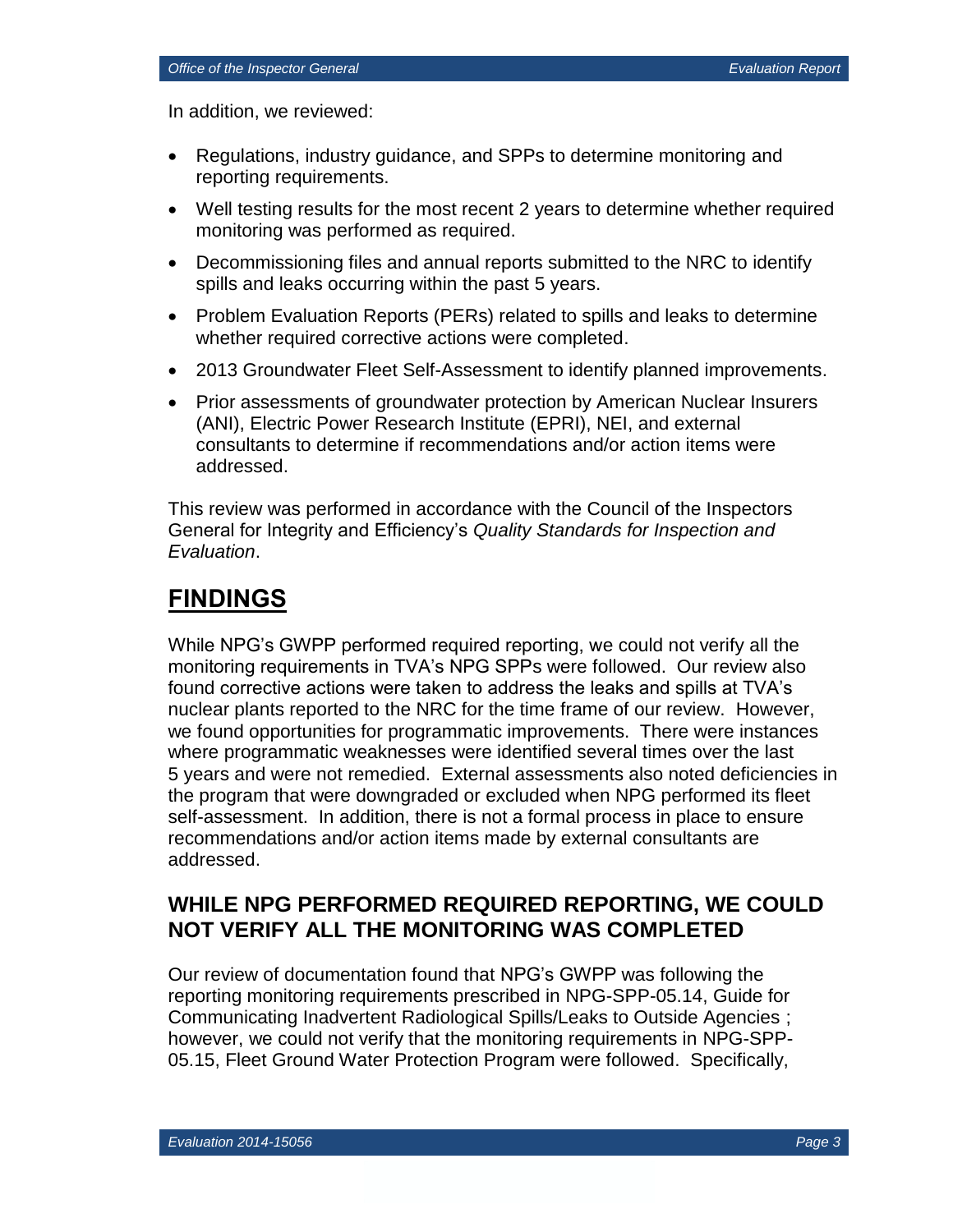Browns Ferry Nuclear Plant could not provide the data for CY2012 testing results for the testing done on hard-to-detect radionuclides.<sup>5</sup>

Between CY2009 and CY2013, there were two reportable exceedances. Sequoyah Nuclear Plant exceeded on-site reporting levels for Tritium in much of 2013 from a previously identified leakage. In addition, a Tritium leak at Browns Ferry was identified in 2010. In both instances, the exceedance was properly reported according to TVA's SPP to communicate to the NRC through an event notification report and Tritium levels were reported in subsequent annual reports to the NRC. Public notification was also provided as TVA procedures require.

TVA's NPG-SPP-05.15, Fleet Ground Water Protection Program, requires sites to establish a groundwater sampling schedule for radionuclides and provides guidance on sampling frequency and radionuclides to be included in site-level procedures. The site-level procedures establish testing schedules for Tritium and other radionuclides in monitoring wells. Based on the monitoring results we reviewed for CY2012 through CY2013, all of the sites performed the Tritium testing required in site procedures.

Site procedures also require the wells with the highest Tritium concentration (and those that have met other criteria) should be sampled for hard-to-detect radionuclides. Browns Ferry was unable to provide us the CY2012 testing results for hard-to-detect radionuclides; therefore, we could not confirm all of the testing for hard-to-detect radionuclides had been completed. Specifically, the well with the highest Tritium concentration should have been tested for hard-todetect radionuclides at least once in CY2012. In addition, two other wells, which met the criteria for an increase in the Tritium concentration of 50 percent or more, should also have been tested for hard-to-detect radionuclides in CY2012.

## **NUCLEAR POWER GROUP'S GROUNDWATER PROTECTION PROGRAM TOOK CORRECTIVE ACTION FOR LEAKS AND SPILLS**

Our review also found corrective actions were taken to address the leaks and spills at TVA's nuclear plants reported to the NRC for the time frame of our review. Leaks and spills are inadvertent releases of liquid effluents into the environment. We reviewed annual reports to the NRC to identify leaks and spills reported between CY2009 and CY2013. We identified 9 leaks and spills with radioactive activity at TVA nuclear plants–3 at Browns Ferry, 3 at Sequoyah, and 3 at Watts Bar Nuclear Plant. For each leak or spill, we identified and reviewed pertinent PERs to ascertain whether there were planned corrective actions to remedy the leak or spill. We found planned actions were complete for all the PERs we reviewed.

 $\overline{a}$ 

<sup>5</sup> Hard-to-detect radionuclides include Strontium-89, Strontium-90, Iron-5, Nickel-63 and Gross Alpha.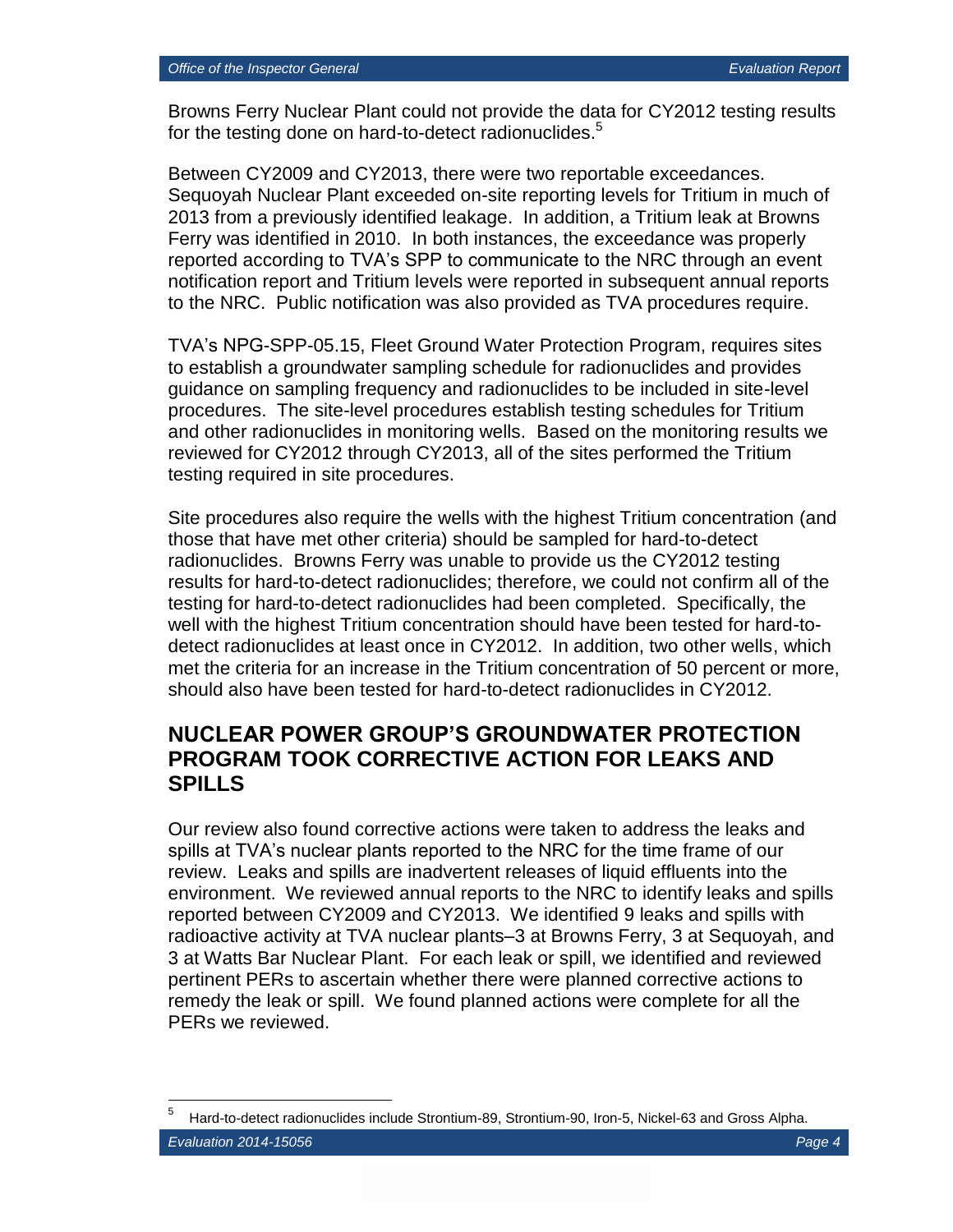# **NUCLEAR POWER GROUP'S GROUNDWATER PROTECTION PROGRAM HAS OUTSTANDING PROGRAMMATIC WEAKNESSES**

Our review of prior assessments of the NPG's GWPP by ANI, EPRI, NEI, and external consultants found fleet and site-level deficiencies that are unaddressed. We identified six programmatic weaknesses that were identified in multiple reports between 2009 and 2013 (see Appendix A for more detail about the deficiencies). For the purposes of this review, we considered programmatic weaknesses to be those issues that impacted two or more sites and remained outstanding for at least one site in the most recent year for which reports were available. Outstanding recommendations and deficiencies affect not only TVA's compliance with GPI but also indicate indifference toward improving the program.

- *Longstanding Issues at Multiple* Sites Two programmatic weaknesses were present at two sites for a number of years. The Assess Storm Drain Integrity recommendation identified in 2009 at Watts Bar and Sequoyah remains pending at Watts Bar. The deficiency was closed in 2012 at Sequoyah. The Evaluation of the Potential for Unplanned and Unmonitored Releases Off-Site recommendation remains in open or pending status at Sequoyah and Watts Bar and was identified in 2008 and 2009, respectively.
- *Recommendations and Deficiencies Identified at One Site That Appears at Another –* We found three programmatic weaknesses where a recommendation or deficiency was remedied at a NPG site and, subsequently or simultaneously, a similar recommendation or deficiency was identified at another NPG site. Specifically the recommendations and deficiencies were related to:
	- Surface Water Testing for Hard-to-Detect Radionuclides.
	- Approval and Implementation of Hydrology Reports.
	- Characterization of Tritium plumes.
- *An Outstanding Deficiency at All NPG Sites –* A deficiency, Evaluate the Potential for Detectable Levels of Radioactive Materials from Planned Releases of Liquids/Airborne Materials, was identified by three industry groups (NEI, an external consultant, and EPRI) over the course of the 5-year period we reviewed. Currently, the deficiency remains outstanding. It was included in the 2013 Fleet Self-Assessment as a learning opportunity.

The 2013 EPRI Assessment at Watts Bar observed: "Currently there is limited communications between the TVA plants about groundwater protection. Sharing of lessons learned, experiences, best practices, procedures, technologies may be beneficial to the groundwater protection programs at all TVA sites." Better communication among NPG sites and with the Senior Manager, Chemistry Oversight, could reduce the risk of having similar recurrent findings from external assessments and assist sites in remedying outstanding recommendations and deficiencies.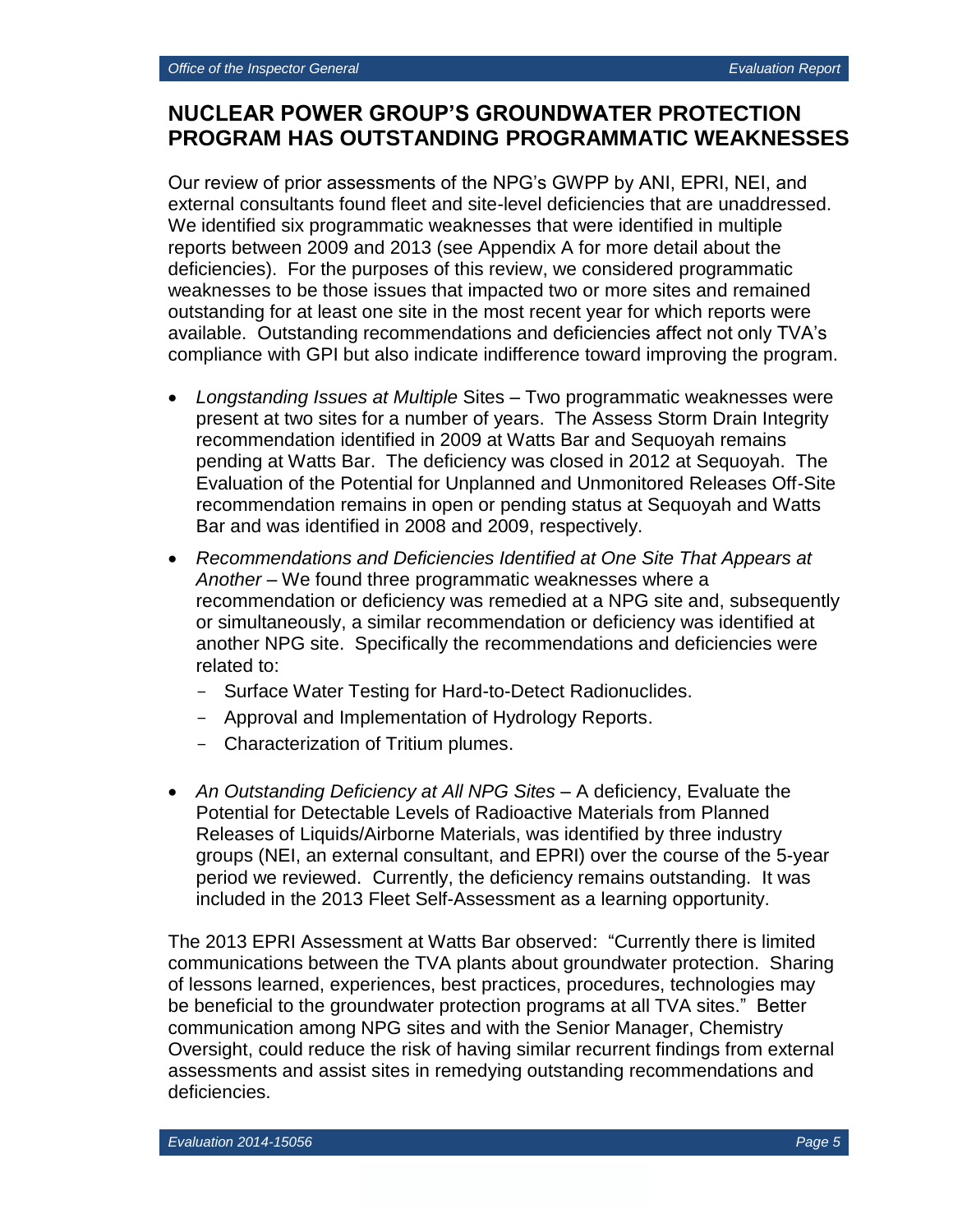# **NUCLEAR POWER GROUP OMITTED AND DOWNGRADED FINDINGS FROM THE ELECTRIC POWER RESEARCH INSTITUTE IN ITS FLEET SELF-ASSESSMENT**

We found that TVA's NPG has planned actions to improve the effectiveness of the NPG's GWPP based on a fleet self-assessment; however, several of the deficiencies identified by an EPRI assessment were excluded or downgraded in the fleet self-assessment. EPRI conducted an assessment of Watts Bar's compliance with GPI in 2013. Based on EPRI's assessment at Watts Bar, NPG conducted a fleet self-assessment in 2013 in order to identify areas for improvement to the GWPP. The omission and downgrading of findings from industry experts increases the risk of noncompliance with the requirements of the GPI.

Self-assessments within TVA's NPG are designed to identify deficiencies (compliance weaknesses, failures to meet policy or regulatory requirements, and unacceptable performance) as well as learning opportunities. Learning opportunities are recognized practices that should be evaluated for adoption at TVA. The groundwater fleet self-assessment focused on compliance with GPI and alignment with industry guidance from EPRI.<sup>6</sup> We reviewed TVA's actions to remedy the deficiencies and learning opportunities from the fleet self-assessment. We determined actions were being taken to address key areas found in the fleet self-assessment. Fleet-level procedural changes resulting from the fleet selfassessment are in progress and will be revised by August 2014 in advance of the release of an internal results review report.

While the fleet self-assessment stated, "Recommendations and deficiencies from the EPRI Assessment are included in this assessment and were evaluated for applicability at the other two sites and the fleet program procedures," several of the deficiencies and learning opportunities that were identified through EPRI were excluded from the fleet self-assessment. Our comparison found that five of the eight deficiencies identified by EPRI at Watts Bar were not included in the fleet self-assessment with no documented explanation for their exclusion. Two of the three remaining deficiencies identified by EPRI were downgraded in the fleet selfassessment to learning opportunities rather than deficiencies, and all three were entered into the Corrective Action Program as Enhancements rather than Corrective Actions. Enhancement-type actions are actions that are not required to be performed to satisfactorily correct or prevent a recurrence of conditions adversely affecting regulatory compliance, plant reliability or personnel/nuclear safety. Appendix B provides details about the deficiencies and recommendations.

In addition, EPRI made fleet-level learning opportunity recommendations that were omitted from the fleet self-assessment. For example, they recommended a

 $\overline{a}$ 

<sup>6</sup> The EPRI released its *Groundwater Protection Guidelines for Nuclear Power Plants* in 2007 to provide technical guidance to utilities on the necessary elements of a sound groundwater protection program in compliance with NEI 07-07.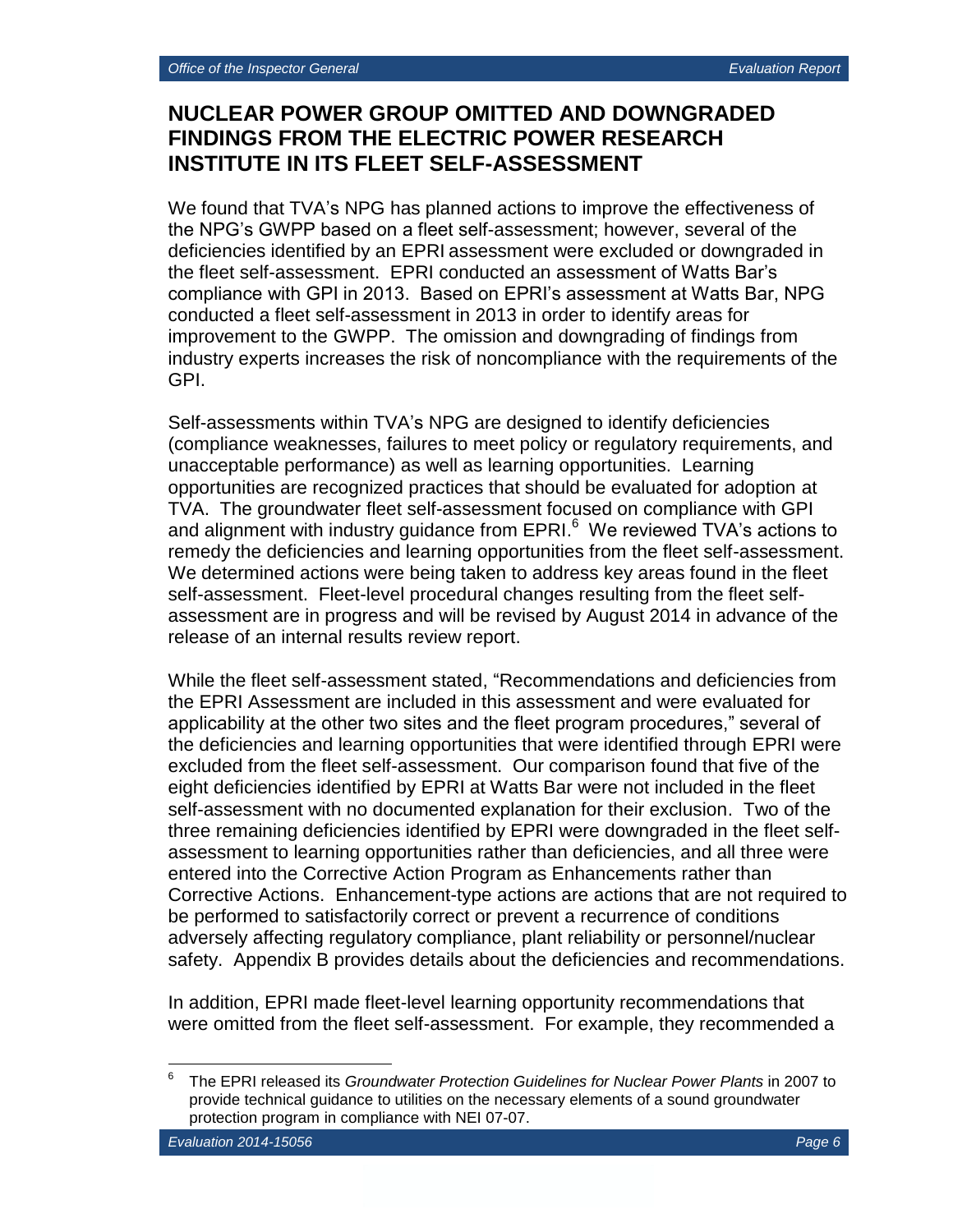single repository for groundwater related documentation, a periodic review of groundwater data by a qualified hydrogeologist, and assigning a corporate sponsor to act as advocate and coordinator.

We also found a discrepancy in the overall compliance status reported in the NPG fleet self-assessment as compared to EPRI's assessment with no documented explanation for the discrepancy. NPG's fleet self-assessment states, "Overall the Fleet Ground Water Program meets the NEI 07-07 initiative with some deficiencies identified in program implementation." However, the EPRI assessment found that the Watts Bar GWPP "is currently not in full compliance with NEI 07-07, Groundwater Protection Initiative."

## **THERE IS NO FORMAL PROCESS FOR MONITORING ACTION ITEMS IDENTIFIED IN EXTERNAL ASSESSMENTS**

We found there was not a formal process in place to ensure outstanding recommendations and deficiencies from external assessments identified above were tracked and completed. Four of the assessments reviewed during our evaluation identified issues with the remediation of recommendations and/or action items. The responsibility for addressing the recommendations and/or action items falls to sites where there is limited groundwater expertise. Without a formalized process to ensure recommendations and/or action items are tracked and completed, there is an increased risk that the GWPP may not be in compliance with GPI.

NEI observed in its 2009 assessment of Watts Bar and Browns Ferry that PERs were closed with no action taken to resolve the deficiencies. Similarly, in 2009 Sequoyah was asked by ANI to formally evaluate recommendations from a 2007 hydrology report. ANI closed its deficiency in 2012 stating actions items related to these recommendations were entered into the Corrective Action Program. EPRI also noted this issue in its 2013 assessment at Watts Bar. It stated Watts Bar should document follow up on previous inspections, audits, and assessments.

The responsibility for entering and tracking actions in the Corrective Action Program falls to NPG sites. Fleet-level corrective actions are handled by the Senior Manager, Chemistry Oversight. There is no requirement in TVA's NPG SPPs related to Groundwater or the Corrective Action Program that each item listed in an external assessment be included as a PER in the Corrective Action Program. In an interview, TVA management acknowledged difficultly in tracking actions taken toward remedying prior external findings and recommendations.

One of EPRI's learning opportunities identified in 2013 was to "evaluate assigning a corporate sponsor to act as an advocate and coordinator." EPRI noted most multi-station utilities have an individual assigned at corporate to advocate for the groundwater protection program and coordinate programs between sites, ensuring groundwater protection and environmental stewardship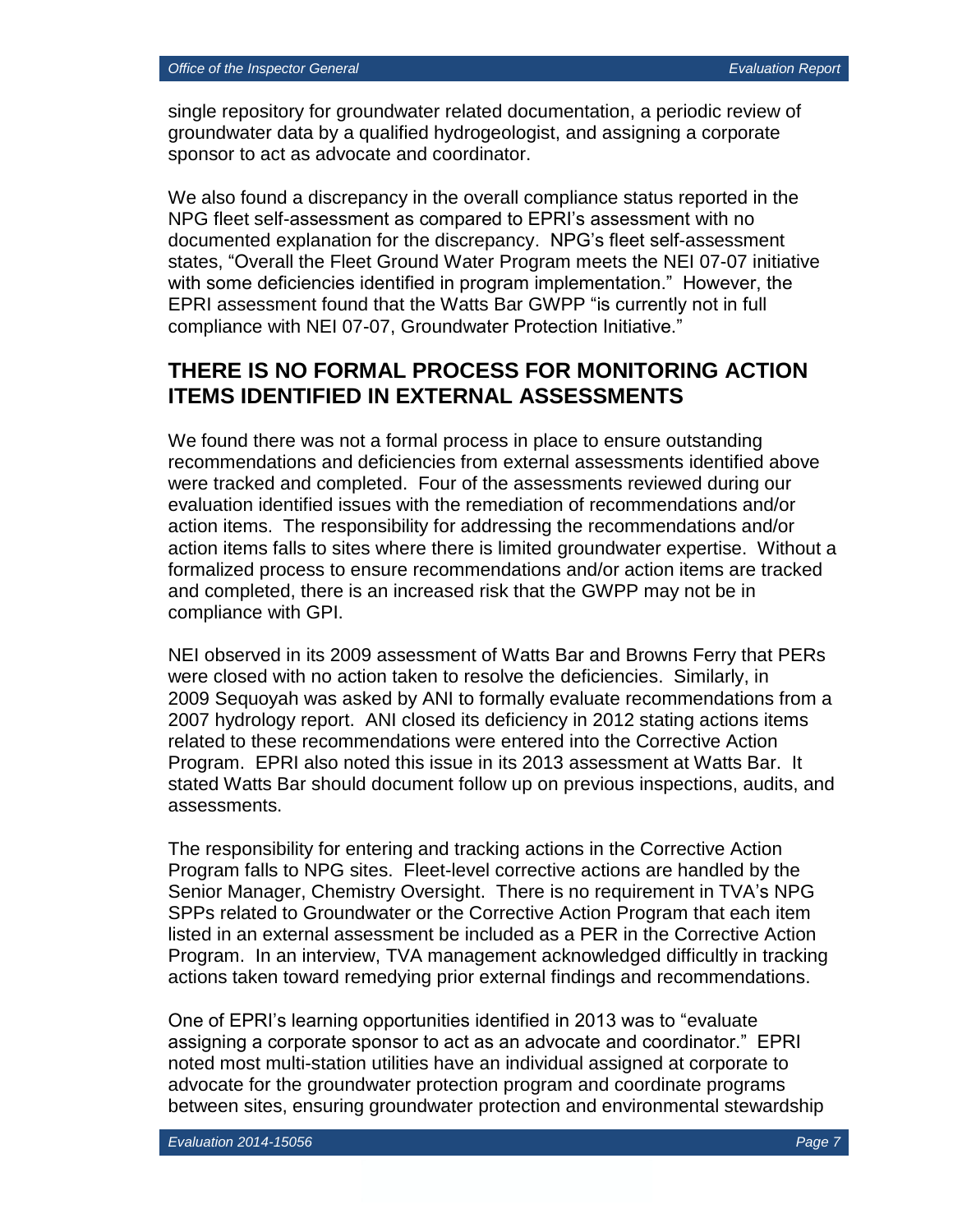are maintained at the level to which the nuclear industry is committed. TVA's groundwater program is not designed in this manner, but relies on site-level groundwater contacts to address recommendations appropriately. However, we found limited groundwater expertise at NPG nuclear sites. Of the individuals designated as groundwater contacts in 2009, none remained as a contact at the time of our review. According to TVA management, the current groundwater contacts at two of the sites are novices in their area of responsibility. An external consultant's report from 2011 recommended training on NEI requirements for all NPG sites. There is no indication that the recommended training was implemented.

The lack of a formal process to track and monitor the actions at a fleet level may have contributed to recurrent programmatic weaknesses discussed in a prior finding and outstanding recommendations. In addition, limited groundwater expertise at the sites may impair proper handling of corrective actions and could lead to noncompliance with GPI.

# **RECOMMENDATIONS**

We recommend the Vice President, Functional Area and Outage Governance:

- Develop and implement a process that includes:
	- 1. Appropriately classifying and addressing recommendations and/or action items identified in external assessments.
	- 2. Requiring documentation of deviations from recommendations to correct deficiencies identified by external assessments.
	- 3. Capturing outstanding site and fleet deficiencies within periodic fleet selfassessments.
- Require site to revisit outstanding programmatic weaknesses to develop a remediation plan and establish a time frame for completion; if no action is planned, document the reasons.
- Incorporate the Senior Manager, Chemistry Oversight, in the remediation efforts for deficiencies identified by external consultants and industry groups to ensure issues are appropriately addressed, lessons learned and best practices are shared among NPG sites, and implemented at a fleet level when needed.

**TVA Management's Comments** – TVA management agreed with the findings and recommendations and provided various contextual and clarifying comments, which we evaluated and incorporated into the final report as appropriate.

**Auditor's Response** – The Office of the Inspector General concurs with TVA management's response.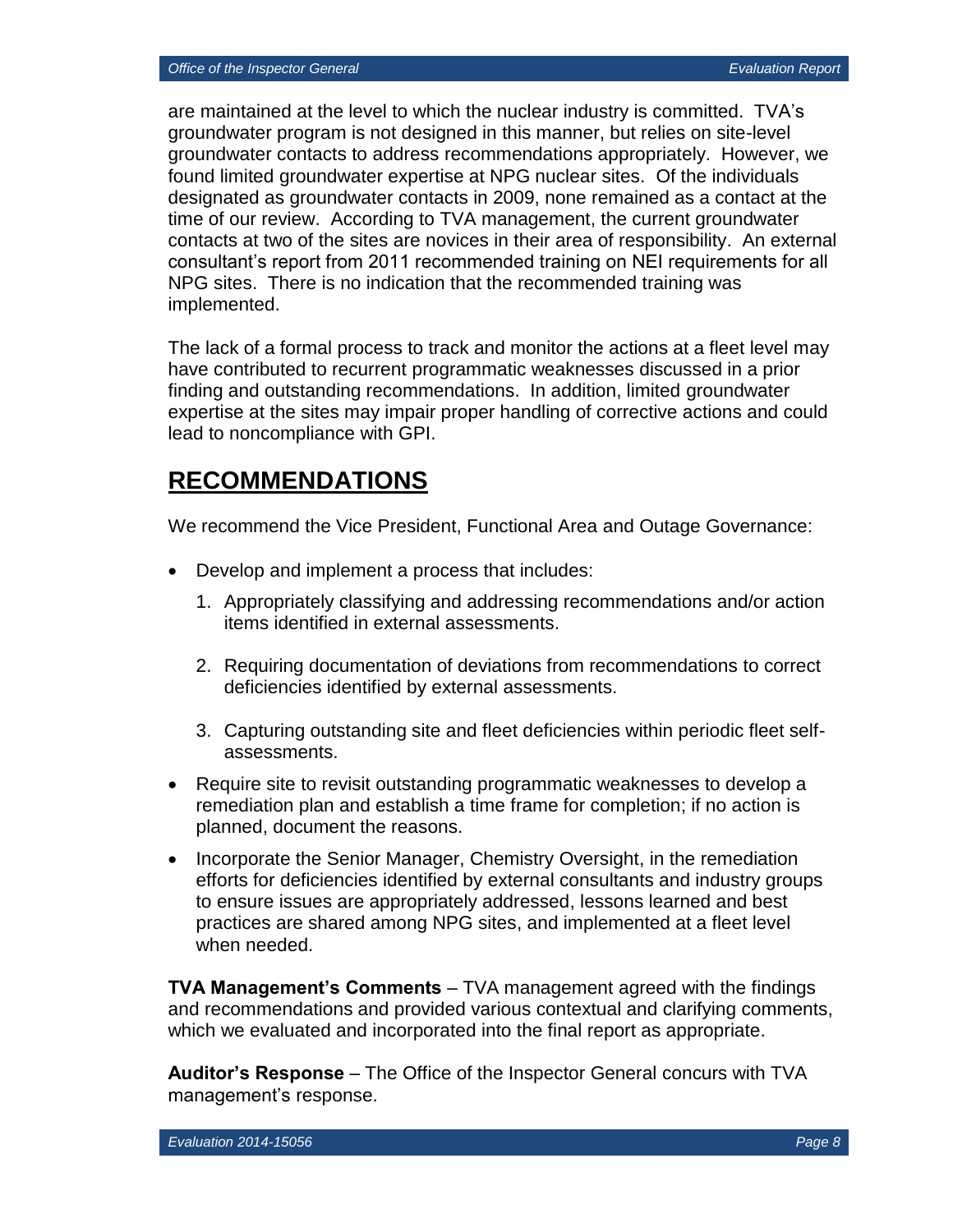The following is a description of the recommendations and deficiencies identified as programmatic weaknesses.

### **Assess Storm Drain Integrity**

The integrity assessment should consider inspection for debris, line breaks, or any discontinuity that would contribute to the potential for an unplanned and unmonitored release of radioactive material to groundwater. In 2009, American Nuclear Insurers (ANI) reported a need for storm drain (and yard drain) integrity assessments at Watts Bar Nuclear Plant and Sequoyah Nuclear Plant. Sequoyah closed the deficiency in 2012; however, the deficiency was pending as of 2013 at Watts Bar The 2013 Fleet Self-Assessment does not identify this weakness in the groundwater program.

### **Evaluation of the Potential for Unplanned and Unmonitored Releases Off-Site**

In 2008, ANI advised Watts Bar to conduct an evaluation to ensure fundamental elements of the Electric Power Research Institute (EPRI) Groundwater Guideline and ANI Guideline 07-01, *Potential for Unmonitored and Unplanned Off-Site Releases of Radioactive Material* were incorporated into the groundwater evaluations at the site. Sequoyah was advised similarly in a 2009 ANI Inspection Report. The recommendations at both sites are pending as of 2013. The 2013 Fleet Self-Assessment does not identify this weakness in the groundwater program.

## **Surface Water Testing for Hard-to-Detect Radionuclides**

Nuclear Power Group (NPG) sites have each been advised by ANI to include surface waters in sampling protocols within the period we reviewed. In 2007, Sequoyah was advised to test its yard pond and yard drain systems, and in 2010, it was advised to test its sanitary sewage tank. Recommendations were closed in 2010 and 2012, respectively. Browns Ferry Nuclear Plant was advised to test its storm drain and sewage system in 2010, closing the recommendations in 2011. While Watts Bar was advised in 2008 to test its sanitary sewage in hardto-detect radionuclides sampling and the recommendation was closed in 2011, the site was again advised in 2013 by ANI to include storm water discharge, yard holding pond, and sanitary sewage in hard-to-detect radionuclides sampling when Tritium analysis indicate contamination due to plant related radionuclides. The 2013 Fleet Self-Assessment contains a learning opportunity to improve clarity in defining the exact requirements for surface water collection points for early leak detection.

## **Approval and Implementation of Hydrology Reports**

Hydrology reports identify groundwater flow and gradients. The Groundwater Protection Initiative, Nuclear Energy Institute (NEI) 07-07, requires sites establish the frequency for periodic reviews of site hydrology. The Tennessee Valley Authority established a 5-year update cycle. However, prior assessments repeatedly noted sites did not comply with this cycle or had not implemented the most recent findings from the hydrology into its safety plan, as required. The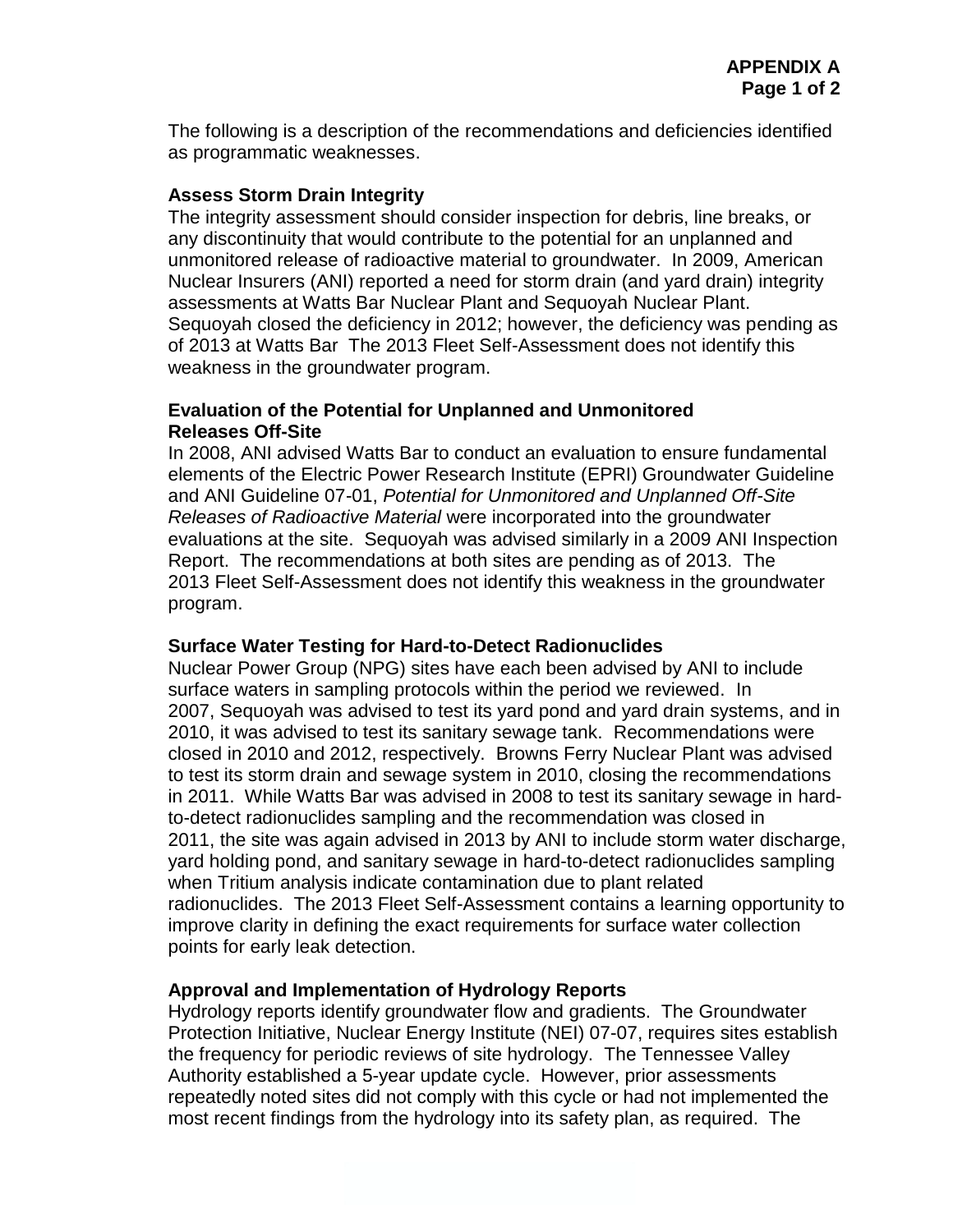Brown's Ferry 2009 NEI assessment noted hydrology reports should include a statement on whether any updates to the safety plan are necessary. A 2009 ANI Inspection Report from Sequoyah notes the site had not formally evaluated or dispositioned recommendations made in its 2007 hydrology report. The recommendation was not cleared until 2012. EPRI cited Watts Bar in 2013 for not updating the hydrology report since August 2004. The update was scheduled for 2009, but was canceled. NEI requested the update to be completed as soon as practical in its 2009 assessment. EPRI recommended a 2011 Groundwater Investigation Report from 2011 to be approved as final as soon as possible and for the site's safety plan to be evaluated based on its results. Watts Bar input the deficiency noted by EPRI as an Enhancement in the Corrective Action Plan. In the 2013 Fleet Self-Assessment, each site was noted as being deficient in identifying needed updates to its safety plans based on recent hydrology reports.

#### **Characterization of Tritium Plumes**

NPG sites were cited by ANI within the period we reviewed for having incomplete characterization of the Tritium plumes at the facilities. In 2007, ANI requested Sequoyah characterize on-site plumes horizontally and vertically, including maximum concentrations and areas actually or potentially affected by earlier leaks. In 2009, ANI made a recommendation that Watts Bar recharacterize the tritium plumes. ANI recommendations were closed in 2012 at Sequoyah and in 2011 at Watts Bar. However, a similar recommendation was made to Browns Ferry in 2010 to periodically characterize and track the tritium plume that exists there. This recommendation is pending until progress allows a more complete characterization. This issue does not arise in the 2013 Fleet Self-Assessment.

## **Evaluate the Potential for Detectable Levels of Licensed Material Resulting From Planned Releases of Liquids and/or Airborne Materials**

In the 2009 NEI assessments of all NPG sites, it was noted that the sites did not meet the objective to "evaluate the potential for detectable levels of licensed material resulting from planned releases of liquids and/or airborne materials." The recommended correction was to "prepare written evaluation of the potential contribution to groundwater radionuclide concentrations from planned releases." In 2011, an external consultant noted this as an area for further evaluation to reduce risk at all NPG sites. The issue was also identified in 2013 as a deficiency in EPRI's assessment of Watts Bar. This deficiency is currently categorized in the Corrective Action Program as a fleet-wide enhancement.